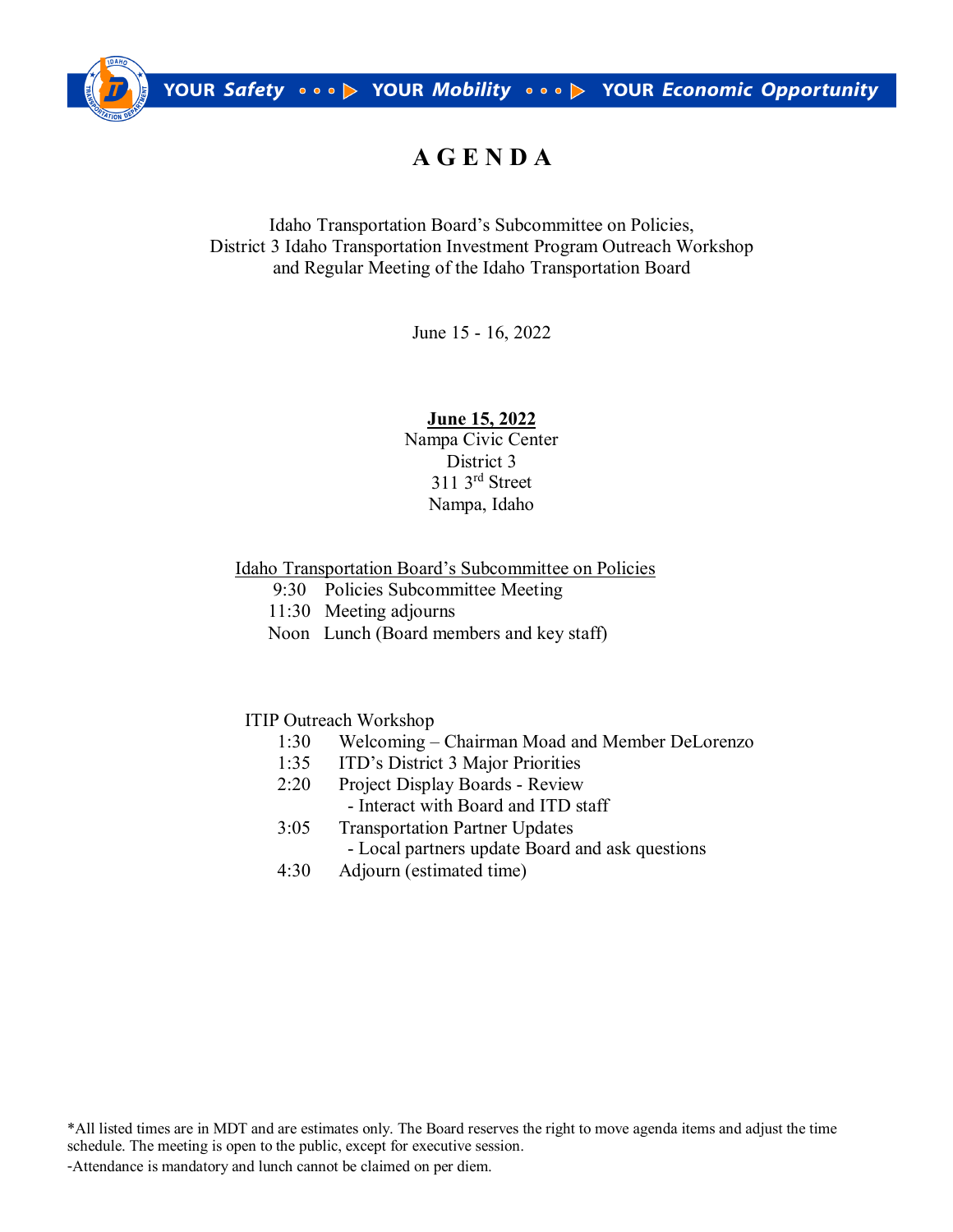YOUR Safety 000 D YOUR Mobility 000 D YOUR Economic Opportunity

June 16, 2022

Page 2 of 5 **June 16, 2022** Idaho Transportation Department, District 3 8150 Chinden Blvd. Garden City, Idaho

To listen:

Dial 1-415-655-0003 US Toll

- a. access code: 2467 819 4761
- b. meeting password: 1234

KEY:

 $ADM =$  Administration  $DIR = Director$   $CD = Chief$  Deputy  $HWY = Highways$   $HR = Human Resources$ CEAO = Communications

# **Workshop**

## **Time\***

| <b>Information Items</b> |                                                                                                                  |       |
|--------------------------|------------------------------------------------------------------------------------------------------------------|-------|
| 1.                       | <b>Introduction</b> – Chief Administrative Officer Tolman and<br>Financial Planning and Analysis Manager Collins | 8:00  |
| 2.                       | <b>Trends and State Revenue</b> – Economic and Research Mgr. Thompson                                            | 8:10  |
| 3.                       | <b>Recap of FY23 Request and Supplemental</b> – Financial Mgr. Bray                                              | 8:20  |
| 4.                       | <b>Draft FY24 Budget Request – Initial Look</b> – Financial Mgr. Bray                                            | 8:25  |
| 5.                       | <b>Break</b>                                                                                                     | 8:45  |
| 6.                       | Draft FY23 - 29 Idaho Transportation Investment Program (ITIP) -<br>Senior Transportation Planner Wonacott       | 9:00  |
| 7.                       | <b>Public Outreach – Senior Public Information Officer Spence</b>                                                | 10:50 |
| 8.                       | <b>Break</b>                                                                                                     | 11:00 |

\*All listed times are in MDT and are estimates only. The Board reserves the right to move agenda items and adjust the time schedule. The meeting is open to the public, except for executive session.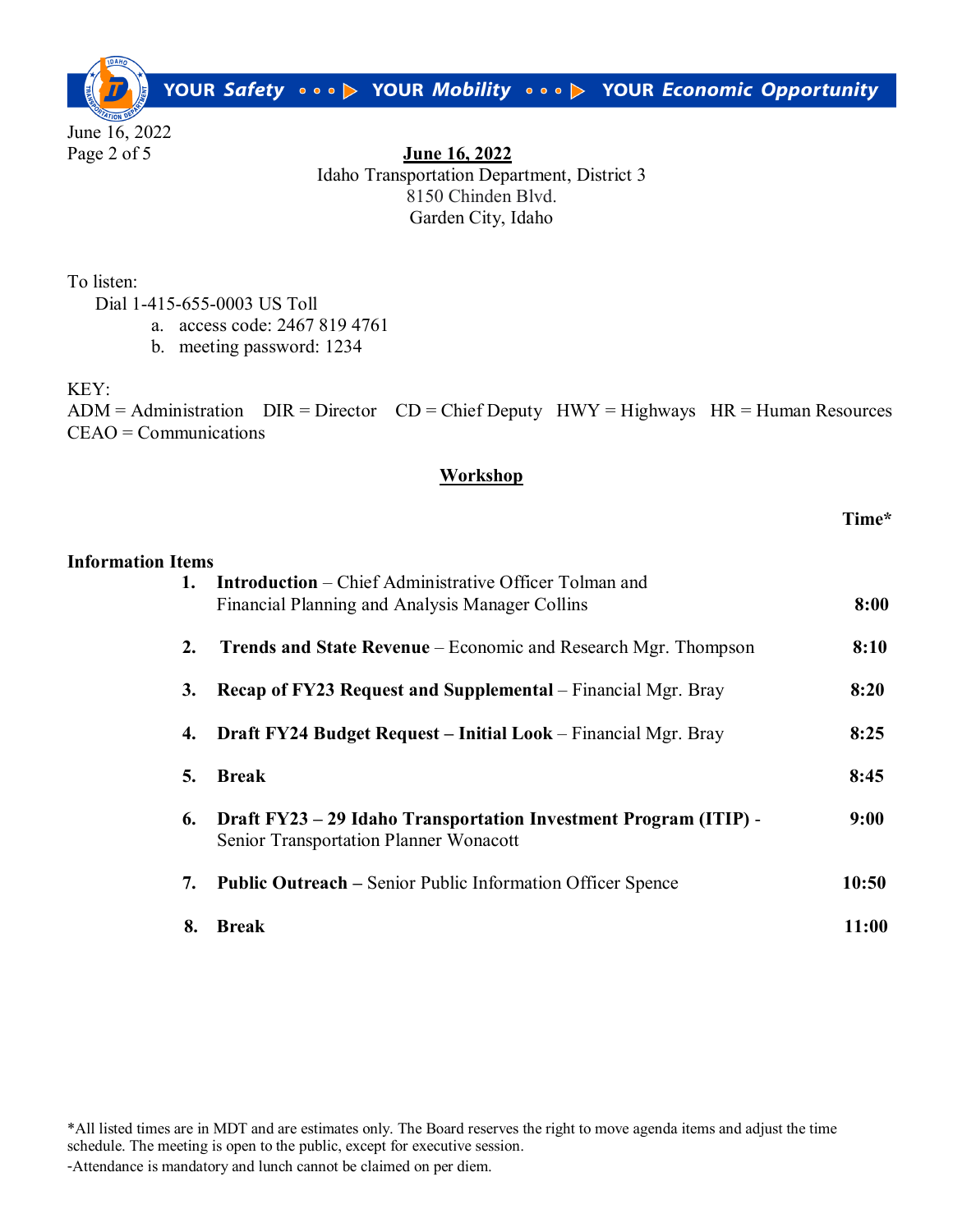YOUR Safety on op YOUR Mobility on op YOUR Economic Opportunity

June 16, 2022 Page 3 of 5

#### **June 16, 2022** District 3

### **Business Meeting**

To listen:

Dial 1-415-655-0003 US Toll

- c. access code: 2467 819 4761
- d. meeting password: 1234

KEY:

| $CEAO = Communications$ | $ADM =$ Administration $DIR = Director$ $HWY =$ Highways $HR =$ Human Resources |      |       |
|-------------------------|---------------------------------------------------------------------------------|------|-------|
|                         |                                                                                 | Page | Time* |
|                         | Action Item 1. CALL MEETING TO ORDER                                            | #    | 11:15 |
|                         | Info Item 2. SAFETY SHARE: District 3 Safety and Compliance Officer Larsen      |      |       |
|                         |                                                                                 |      |       |
| <b>Info Item</b>        |                                                                                 |      |       |
|                         | July 20 & 21 – Lewiston October 19 & 20, Boise                                  |      |       |
|                         | Avevet 17 $\ell$ 10 CDA Nevember 16 $\ell$ 17 December                          |      |       |

|                    |    | August $17 & 18 - CDA$   | November 16 & 17, Boise                                                   |
|--------------------|----|--------------------------|---------------------------------------------------------------------------|
|                    |    | September 21 & 22, Boise | December 14 & 15, Boise                                                   |
| <b>Action Item</b> | 5. |                          |                                                                           |
| <b>DIR</b>         |    |                          |                                                                           |
| <b>DIR</b>         |    |                          | Adjust Kootenai Metropolitan Planning Organization's transits projects 19 |
|                    |    | in the FY22-28 ITIP      |                                                                           |
| CD.                |    |                          |                                                                           |
| <b>HWY</b>         |    |                          | Delay and adjustments to the Local Safety Program in the FY22-28 ITIP23   |
| <b>HWY</b>         |    |                          | Delay and adjustments to the Local Rural Program in the FY22-28 ITIP  26  |
| <b>HWY</b>         |    |                          |                                                                           |
| <b>HWY</b>         |    |                          | Add FY23 Buhl School Sidewalk project, Phase 2, to the FY22-28 ITIP  31   |
| <b>HWY</b>         |    |                          |                                                                           |
| <b>HWY</b>         |    |                          |                                                                           |
| <b>HWY</b>         |    |                          |                                                                           |
| <b>HWY</b>         |    | Contract reject          |                                                                           |
|                    |    |                          |                                                                           |

| <b>Info Item</b> | <b>6. INFORMATIONAL CALENDAR</b>                                          |  |
|------------------|---------------------------------------------------------------------------|--|
| <b>HWY</b>       |                                                                           |  |
| <b>HWY</b>       | Professional services agreements and term agreement work tasks report  56 |  |
| <b>ADM</b>       |                                                                           |  |
| <b>ADM</b>       |                                                                           |  |
| <b>ADM</b>       | Monthly report of federal formula program funding through May 31 84       |  |

\*All listed times are in MDT and are estimates only. The Board reserves the right to move agenda items and adjust the time schedule. The meeting is open to the public, except for executive session.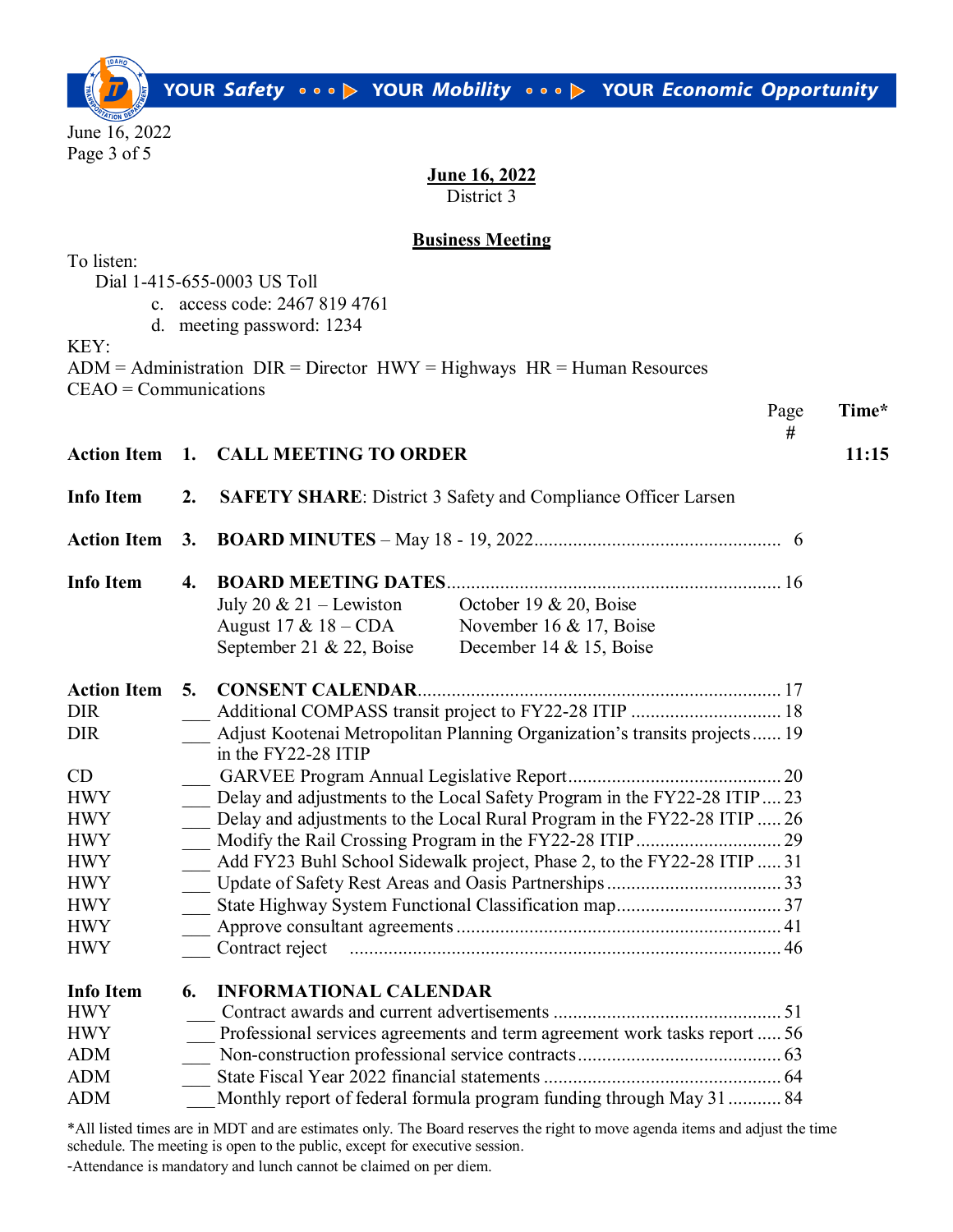YOUR Safety on op YOUR Mobility on op YOUR Economic Opportunity

June 16, 2022 Page 4 of 5

| <u>June 16, 2022</u><br>Page<br>Garden City, Idaho<br>#                                                                                                 | <b>Time</b> |
|---------------------------------------------------------------------------------------------------------------------------------------------------------|-------------|
| <b>DIRECTOR'S REPORT</b><br>7.<br>- Director Scott Stokes                                                                                               | 11:20       |
| <b>Action Item</b><br><b>DIR</b><br>Revised Strategic Plan and Division of Financial Management Report  86<br><b>Stokes</b><br>(Resolution on page 100) | 11:35       |
| <b>Information Items</b><br><b>ADOPT-A-HIGHWAY PRESENTATION</b><br>8.<br>Member DeLorenzo: Lori and Mike O'Leary                                        | 11:40       |
| <b>Action Item</b><br>ADM<br>Review of the draft FY23-29 Idaho Transportation Investment Program  101<br>Collins<br>(Resolution on page 102)            | 11:45       |
| <b>Information Items</b><br><b>ADM</b><br>Pirc                                                                                                          | 11:50       |
| <b>EXECUTIVE SESSION</b> (District 3, Forest Room)<br>9.<br>PERSONNEL ISSUES [SECTION 74-206(a), (b)]<br>LEGAL ISSUES [SECTION 74-206(c), (d), (f)]     | 12:05       |
| <b>DISTRICT ENGINEER REPORT: District 3 Engineer Lakey</b><br>10.                                                                                       | 1:10        |
| <b>AGENDA ITEMS</b><br>11.                                                                                                                              |             |
| <b>Action Items</b><br><b>HWY</b><br>(resolution on page 105)<br>Lakey/City of Eagle                                                                    | 1:25        |
| <b>HWY</b><br>Trimboli/General Mgr. Richter<br>(resolution on page 107)                                                                                 | 1:35        |
| <b>Information Items</b><br><b>HWY</b><br>Timboli                                                                                                       | 1:50        |
| <b>HWY</b><br><b>Brinkman</b>                                                                                                                           | 2:00        |

\*All listed times are in MDT and are estimates only. The Board reserves the right to move agenda items and adjust the time schedule. The meeting is open to the public, except for executive session.